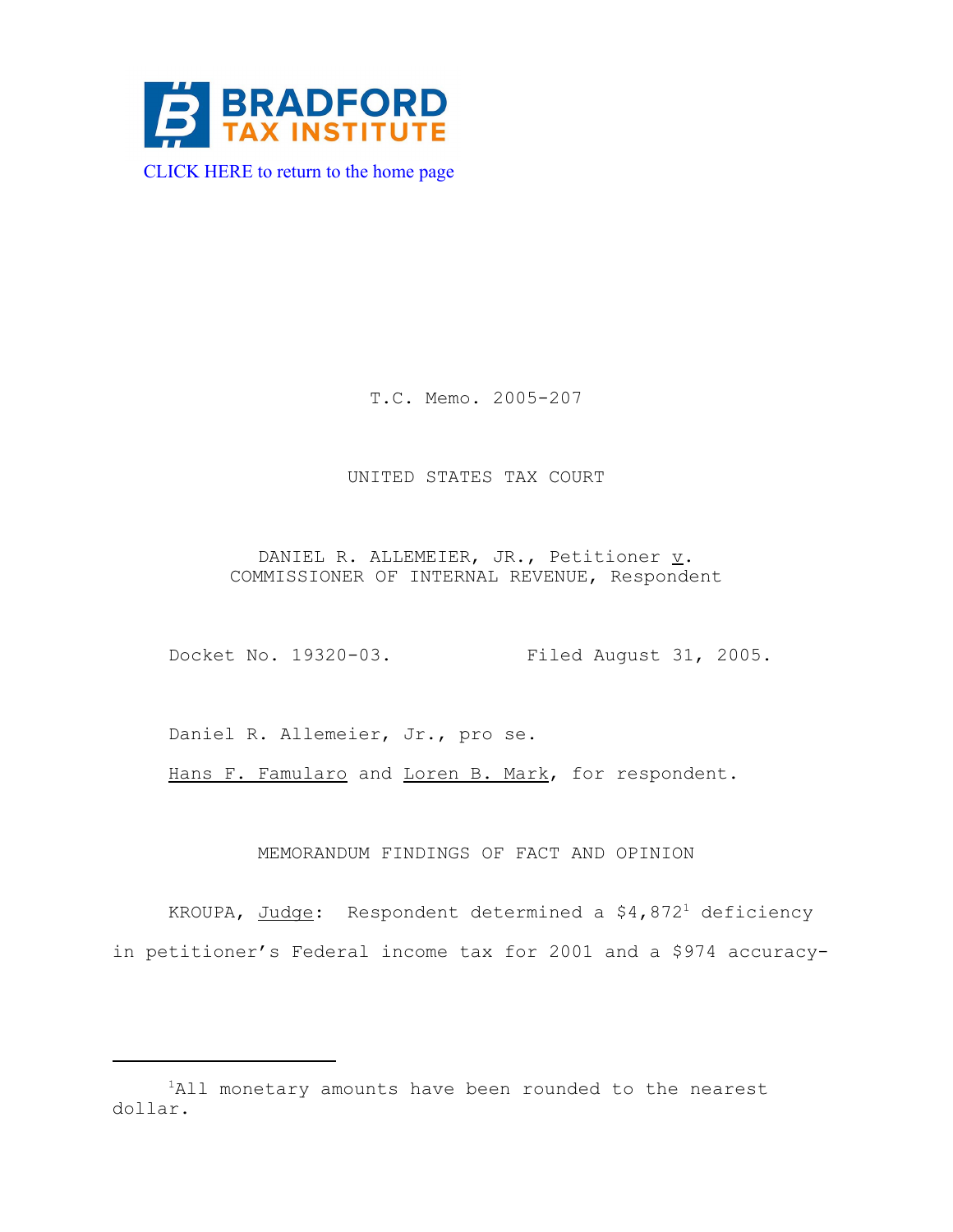related penalty. After concessions,<sup>2</sup> the issues for decision are:

1. Whether petitioner may deduct expenses incurred to earn a master's degree in business administration (MBA). We hold that he may deduct education-related, but not parking, expenses.

2. Whether petitioner substantiated \$40 in tax preparation fees and \$2,460.86 in non-educational unreimbursed employee business expenses. We hold that he did not.

3. Whether petitioner is liable for the section  $6662<sup>3</sup>$ accuracy-related penalty for 2001. We hold that he is not.

## FINDINGS OF FACT

The parties have stipulated some facts. The stipulation of facts and the accompanying exhibits are incorporated by this reference and are so found. Petitioner resided in Pacific Grove, California, at the time he filed his petition.<sup>4</sup>

<sup>&</sup>lt;sup>2</sup>Petitioner conceded \$833.14 of \$17,500 that he claimed as education "business expenses" on Form 2016-EZ, Unreimbursed Employee Business Expenses. Petitioner also conceded a \$1,174 State income tax refund that he did not report on his return for 2001. Sec. 111. Respondent conceded the balance of the State income tax refund determined in the 2001 deficiency notice.

<sup>3</sup>All section references are to the Internal Revenue Code in effect for the year in issue, and all Rule references are to the Tax Court Rules of Practice and Procedure, unless otherwise indicated.

 $4$ Petitioner has lived in Las Vegas, Nev., since August 2004. He telecommutes to work.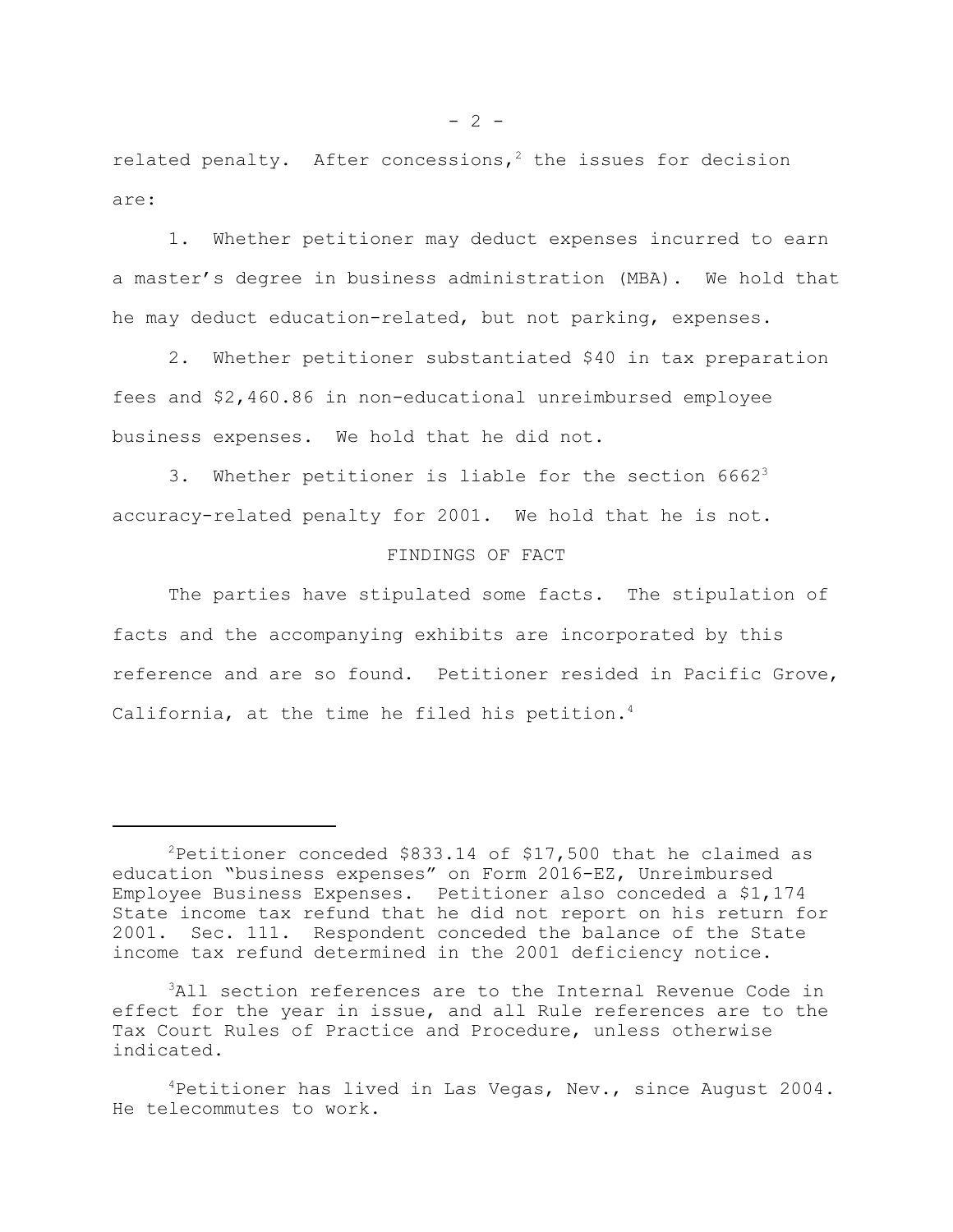Petitioner has been a Selane Products, Inc.<sup>5</sup> (Selane Products) employee since 1996. Selane Products is an orthodontic and pediatric laboratory that specializes in making removable orthodontic appliances. It employed about 75 people at the time of trial and is located in Chatsworth, California.

When Selane Products hired petitioner, it needed salespeople with expertise to sell a newly manufactured mouth guard. Petitioner, with his educational background in sports medicine, was an ideal fit.

Initially, petitioner was hired part-time as a salesperson to sell a single product, a protective mouthguard. His job titles at the time were "Sports Medicine Consultant" and "Director of Intact Mouthguards." The following year, in 1997, petitioner graduated from Wingate University with a bachelor's degree in sports medicine and began to work for Selane Products full-time. Petitioner's responsibilities ranged from making sales calls by phone and managing small budgets to working directly with dentists and athletic trainers to educate them on the importance of properly fitted mouth guards.

- 3 -

<sup>5</sup>Selane Products is composed of four divisions. First, the Space Maintainers Laboratory fabricates custom dental appliances. Second, the Smile Foundation provides doctors educational and marketing opportunities. Third, Second Opinion provides diagnostic services. Fourth, Success Essentials supplies the dentistry products.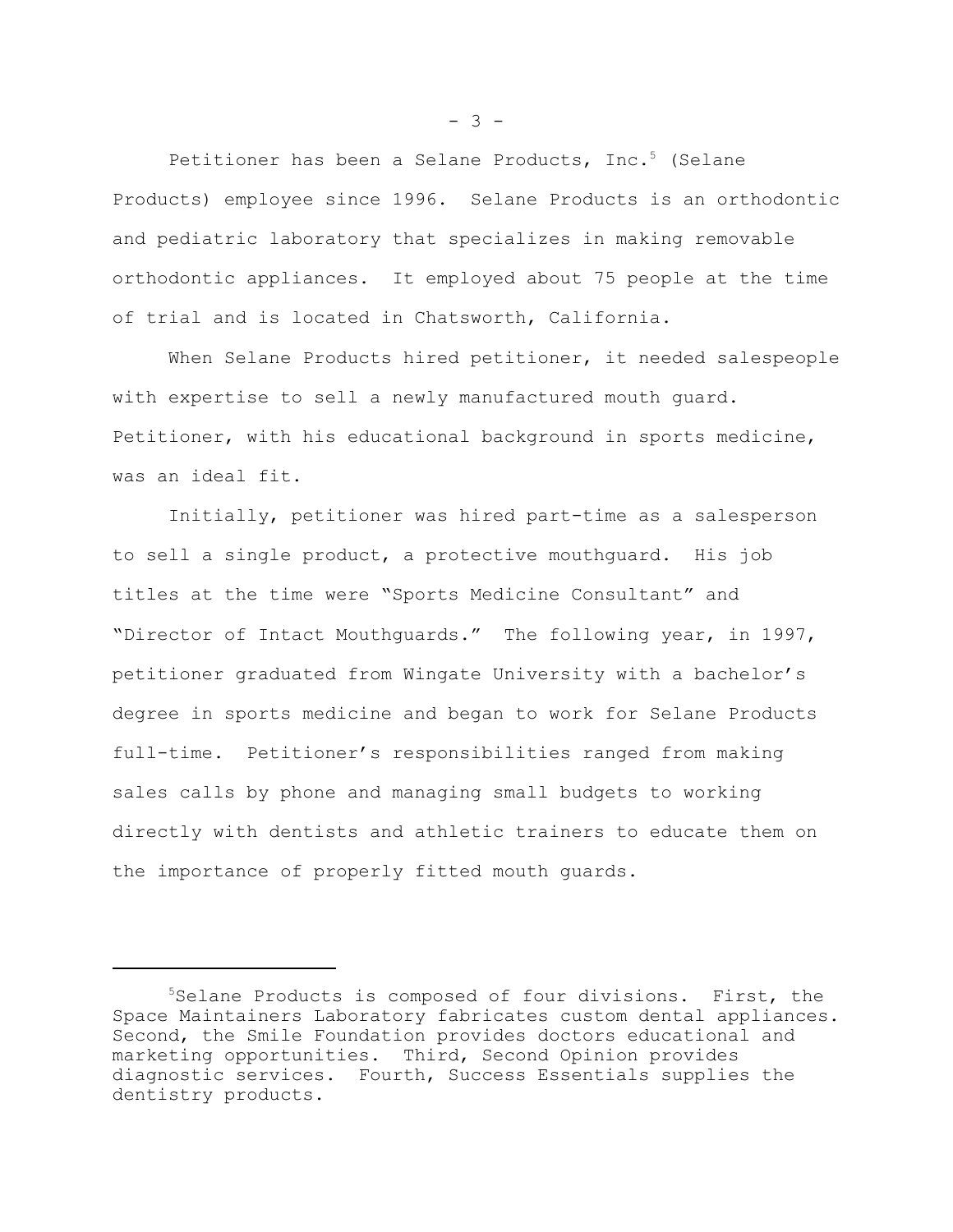By all accounts, petitioner excelled in his duties at Selane Products, and in a few years he became a leading salesman for the company. Dr. Rob Veis (Dr. Veis), chief executive officer of Selane Products and petitioner's boss, testified that petitioner had "incredible potential," was a "quick learner," and had "excellent business skills." As a promising young employee, petitioner was rewarded with additional responsibilities.

While originally hired to sell a single product, petitioner's duties expanded to encompass other dentistry products and services of Selane Products. For instance, petitioner was tasked with designing marketing strategies to sell company products, organizing informational seminars, and traveling extensively to meet new staff, set up seminars, and promote Selane Products in talks he delivered at dentistryrelated conventions.6 Petitioner performed these duties before obtaining a graduate degree.

Petitioner decided to pursue an MBA about 3 years into his employment with Selane Products. Dr. Veis<sup>7</sup> told petitioner that pursuing the MBA would speed his advancement within the company and enhance his business skills. Selane Products, however, had a

 $- 4 -$ 

<sup>6</sup>Selane Products did not reimburse petitioner for any of the expenses he incurred.

<sup>7</sup>In September 2004, Dr. Veis wrote a letter stating, in effect, that Selane Products had encouraged petitioner to pursue the MBA because it would increase his ability to continue with the company.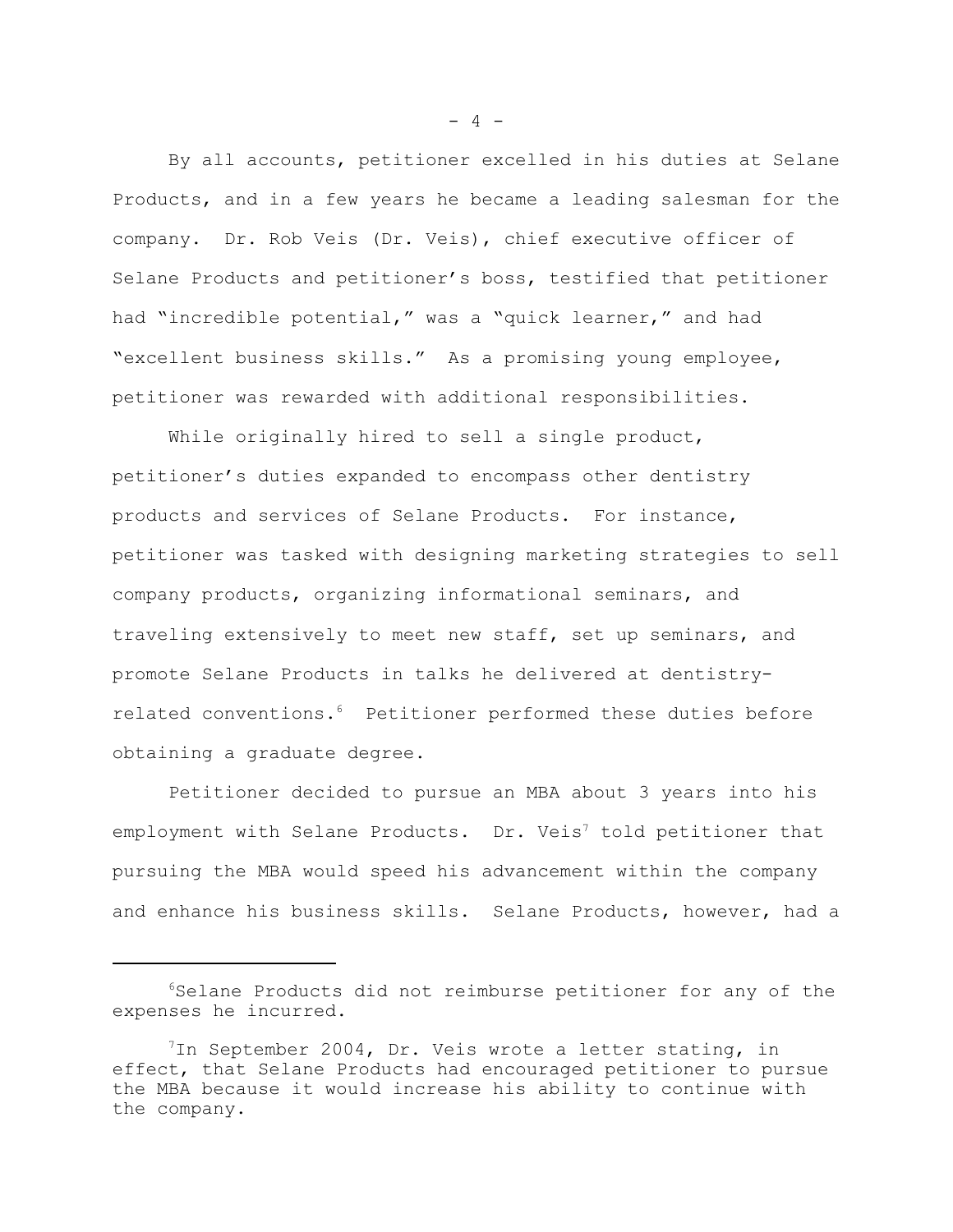strict policy of not reimbursing employees for education costs or other business expenses. Nor did Selane Products require petitioner to obtain the MBA.

Petitioner decided to pay for the MBA personally, and in 1999 he commenced studies at Pepperdine University. He finished the degree in late 2001, the year at issue. His MBA concentration was in business management, and his courses included accounting for managers, statistics, managerial finance, marketing management, quantitative methods, negotiation and conflict resolution, organizational theory and management, and business strategy.

Shortly after petitioner enrolled in, but before he completed, the MBA program, he was promoted to several new positions at Selane Products. Petitioner was promoted to Marketing Manager, Managing Director of the Appliance Therapy Practitioners Association, Head of the SMILE Foundation, Practice Development Consultant, and Project Development Consultant. In these new capacities, petitioner's duties expanded and included analyzing financial reports, designing action plans for sales, and evaluating the effectiveness of marketing campaigns.<sup>8</sup>

 $-5 -$ 

<sup>8</sup>An "employee profile" from Selane Products summarizes petitioner's work history as follows: (1) From 1996-1997, petitioner worked in the marketing department in the position of "Intact Sales"; (2) from 1998-2000, petitioner worked in the marketing department in the position of "Sales/Marketing"; and (3) from 2000 through 2003, petitioner worked in the sales (continued...)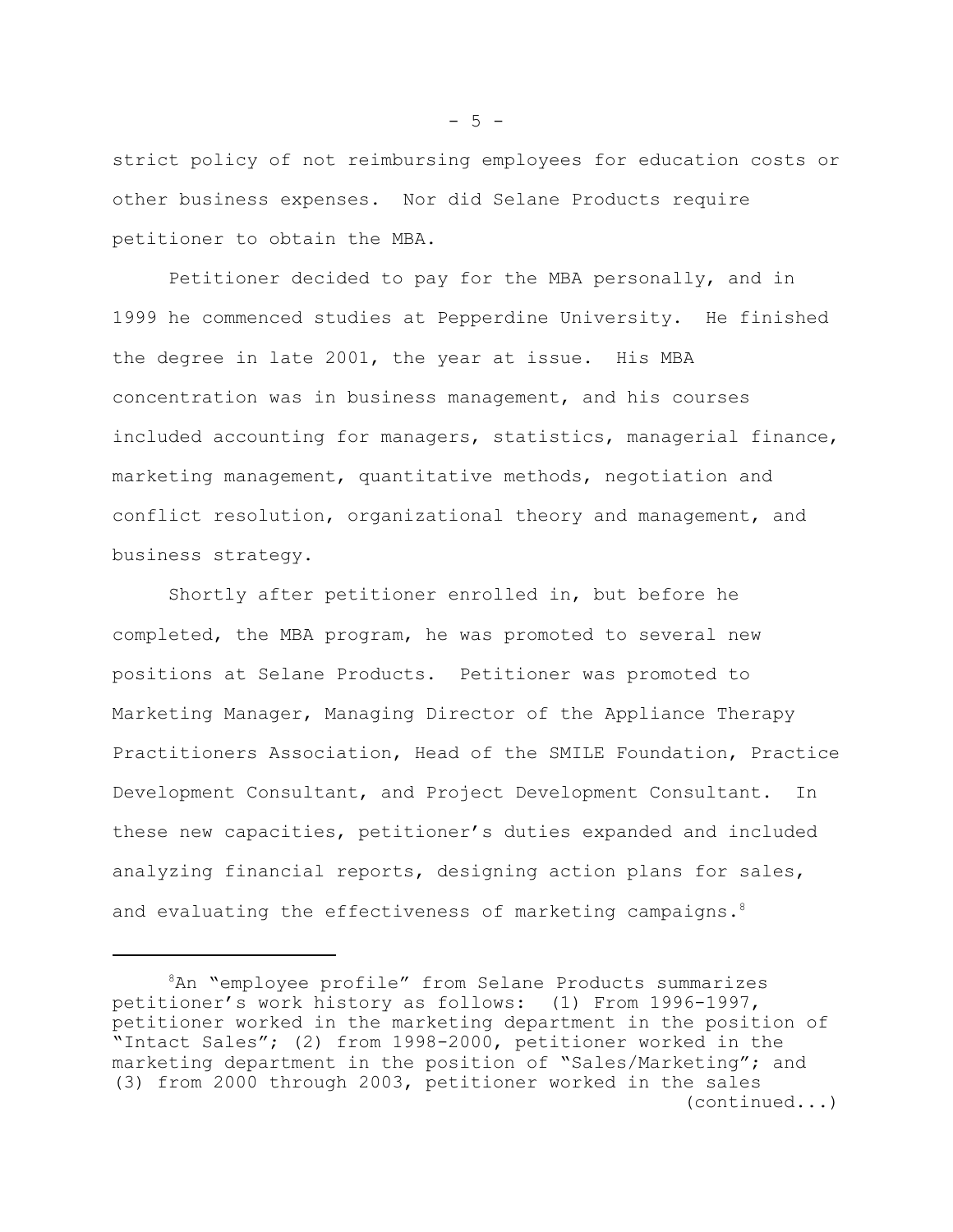Petitioner performed many of these same functions before he earned his MBA. Petitioner remained a full-time employee of Selane Products while in the MBA program.

Petitioner deducted his MBA-related expenses on his Schedule A, Itemized Deductions, on Form 2016-EZ, Unreimbursed Employee Business Expenses, which he timely filed along with his electronic Federal income tax return for 2001. Petitioner also incurred substantial business expenses traveling for Selane Products that he deducted on his Schedule A.

Specifically, petitioner deducted \$17,5009 of tuition expenses and \$231 of parking fees associated with his education. In addition, petitioner deducted business-related expenses of \$104 in vehicle expenses, \$1,091 in travel expenses, and \$113 in meal expenses. Petitioner also deducted \$40 of tax preparation fees on his Schedule A.

Respondent disallowed petitioner's deductions and mailed him a deficiency notice on October 1, 2003. In the notice, respondent determined a \$4,872 deficiency and \$974 accuracyrelated penalty under section 6662(a) for 2001. Petitioner filed a timely petition.

<sup>9</sup>See infra note 15.

- 6 -

<sup>8(...</sup>continued) management department in the position of "Sales/Marketing."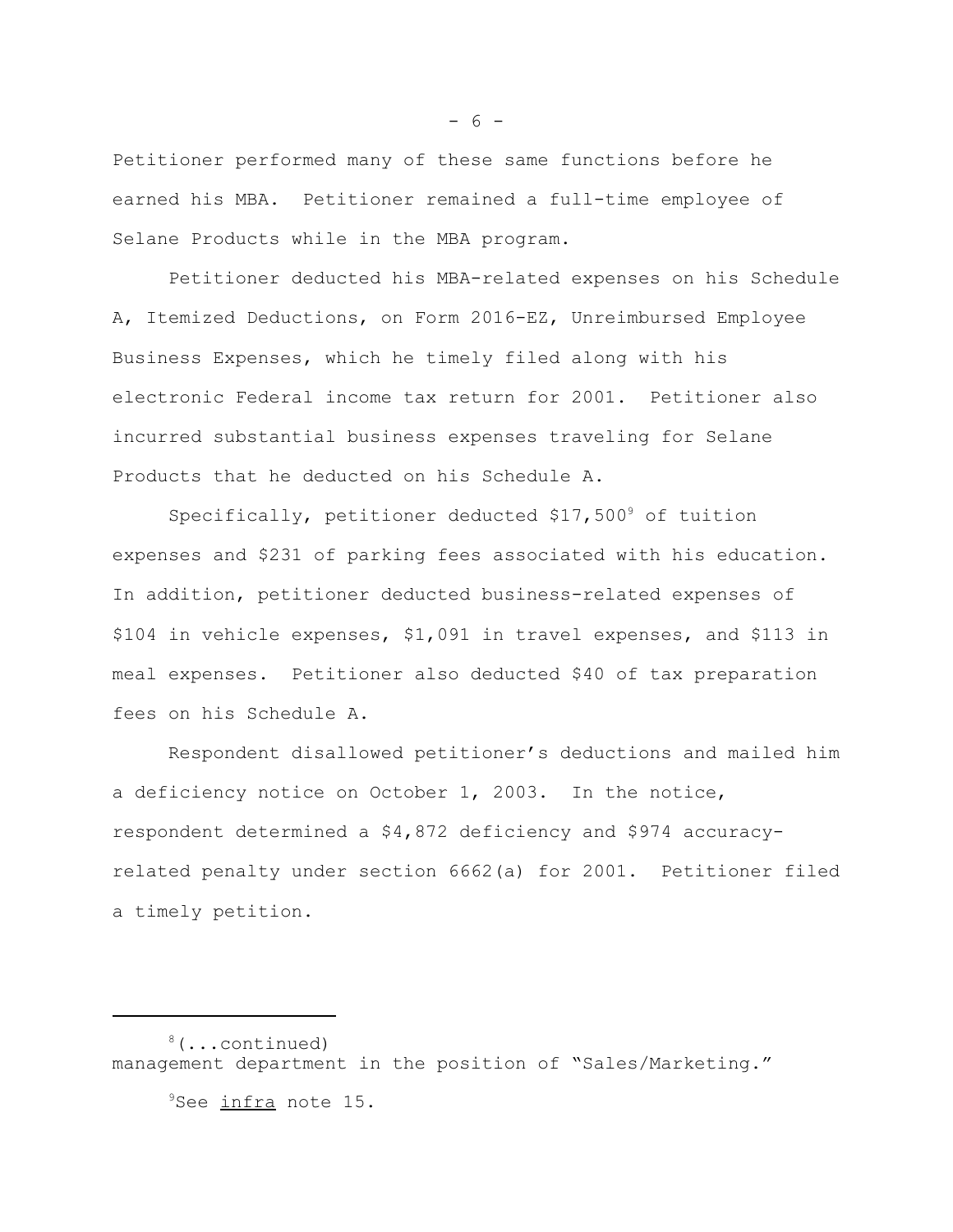#### OPINION

Respondent disallowed the claimed employee business expenses and determined that petitioner was liable for an accuracy-related penalty. Petitioner asserts that he may deduct MBA-related expenses and other non-education business expenses, and that he is not liable for the penalty because he acted with reasonable cause and in good faith in taking the deductions. We address each issue in turn. We begin with the burden of proof.

### A. Burden of Proof

At trial, the Court found, and petitioner conceded, that petitioner failed to comply with reasonable requests by respondent for witnesses, information, documents, meetings, and interviews.10 See Snyder v. Commissioner, T.C. Memo. 2001-255 (citing H. Conf. Rept. 105-599, at 240-241 (1998), 1998-3 C.B. 747, 994-995). Accordingly, section 7491(a) does not shift the burden of proof to respondent, and petitioner bears the burden to

### - 7 -

<sup>&</sup>lt;sup>10</sup>This burden may shift to the Commissioner to disprove entitlement to a claimed deduction if the taxpayer introduces "credible evidence" complete with the necessary substantiation and documentation sufficient to fulfill the sec. 7491(a) requirements. See Snyder v. Commissioner, T.C. Memo. 2001-255 (citing H. Conf. Rept. 105-599, at 240-241 (1998), 1998-3 C.B. 747, 994-995). We held at trial that petitioner did not meet his sec. 7491(a) obligations because he missed several meetings with respondent and failed to respond to several inquiries.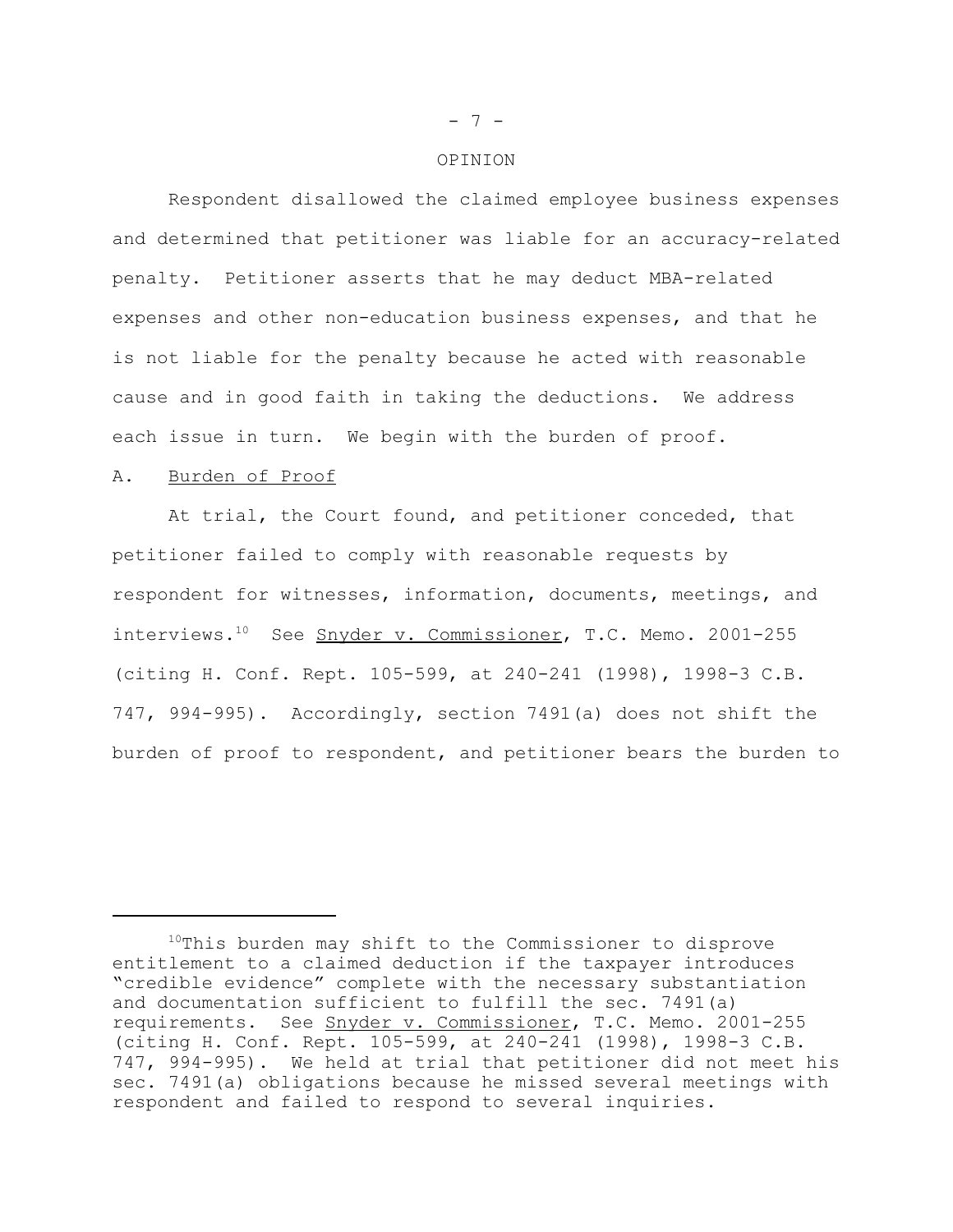prove by a preponderance of the evidence that he qualified for the claimed deductions. $11$ 

## B. Whether Petitioner May Deduct His MBA Educational Expenses

We first determine whether petitioner's MBA-related expenses qualify as deductible business expenses. A taxpayer may deduct all ordinary and necessary expenses paid or incurred during the taxable year in carrying on a trade or business. Sec. 162(a). Educational expenses, specifically, are deductible if the education maintains or improves skills required by the individual in his or her employment or other trade or business or meets the express requirements of the individual's employer. Sec. 1.162-  $5(a)(1)$  and  $(2)$ , Income Tax Regs.

No deduction is allowed, however, if the taxpayer's expense is for education that enables him or her to meet the minimum educational requirements for qualification in his or her employment or if the education leads to qualifying the taxpayer for a new trade or business. Sec.  $1.162-5(b)$  (2) and (3), Income Tax Regs.

 $11$ The Commissioner's determinations in a deficiency notice are presumed correct, and the taxpayer bears the burden of proving otherwise. Rule 142(a); Welch v. Helvering, 290 U.S. 111, 115 (1933). Deductions are generally a matter of legislative grace, and the taxpayer bears the burden of proving he or she is entitled to the claimed deductions. INDOPCO, Inc. v. Commissioner, 503 U.S. 79, 84 (1992); New Colonial Ice Co. v. Helvering, 292 U.S. 435, 440 (1934).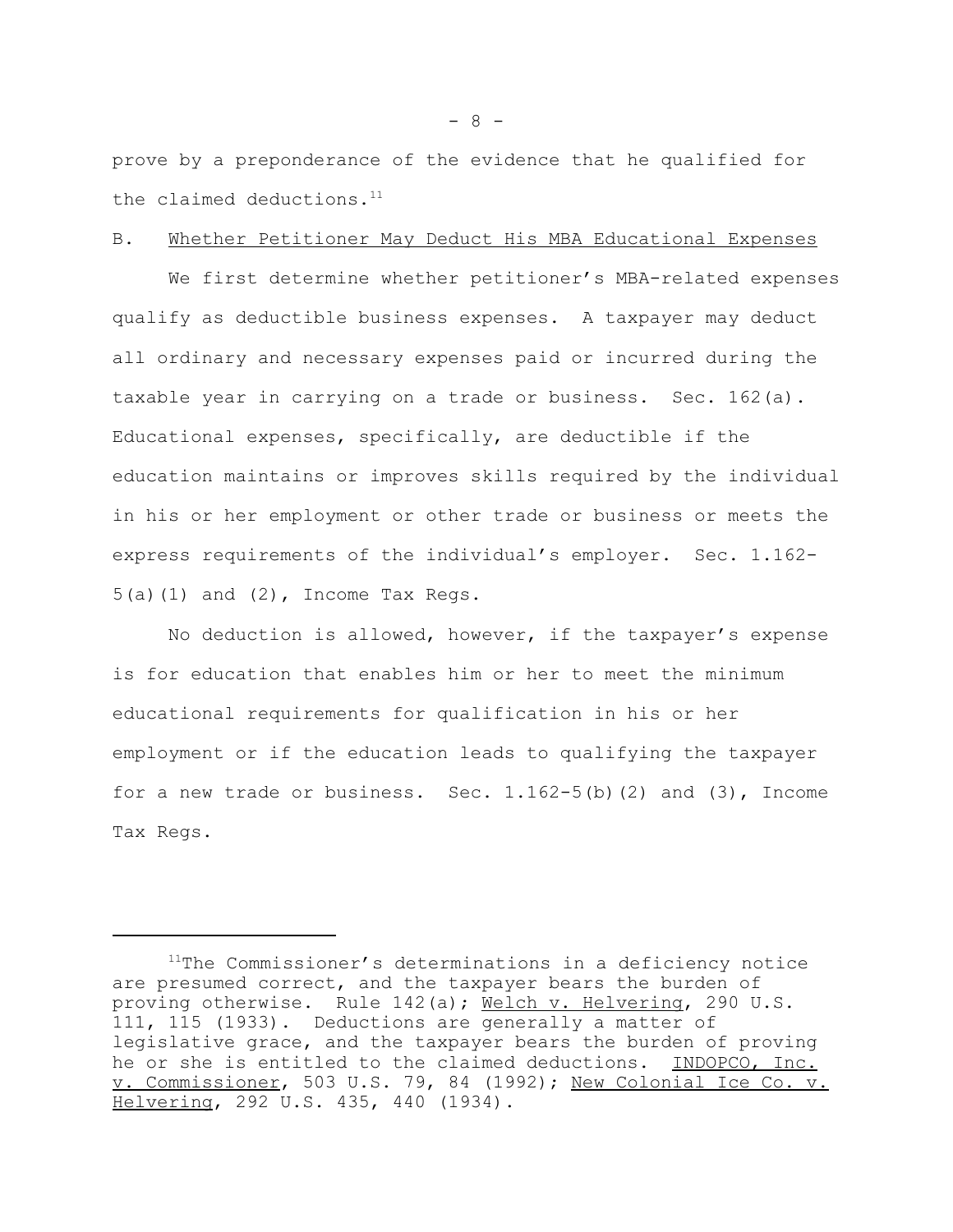Because the parties agree that the MBA improved petitioner's skills, we focus on whether the MBA met the minimum education requirement of Selane Products or qualified petitioner for a new trade or business. In other words, petitioner's MBA-related expenses are not deductible if the MBA was a condition precedent to his employment. Nor are the expenses deductible if the MBA qualified petitioner for a new trade or business, regardless of his intent to enter a new trade or business, and regardless of whether his duties significantly changed after he obtained the MBA. Robinson v. Commissioner, 78 T.C. 550, 556-557 (1982); Bodley v. Commissioner, 56 T.C. 1357, 1360 (1971); Jungreis v. Commissioner, 55 T.C. 581, 591 (1970); Schwerm v. Commissioner, T.C. Memo. 1986-16; sec. 1.162-5(b)(1), Income Tax Regs.

# 1. Whether the MBA Met Minimum Education Requirements of Selane Products

Determining whether an employee meets the minimum education requirement typically means that an employee must have a particular degree before being hired or obtain the degree within a certain period after being hired. See sec.  $1.162-5(b)(2)(iii)$ , Examples  $(1)$ ,  $(2)$ , and  $(3)$ , Income Tax Regs. Here, respondent argues that Selane Products had a minimum education requirement, not for petitioner to begin employment but for petitioner to be promoted after he was hired, and that requirement was for petitioner to obtain an MBA. We disagree.

- 9 -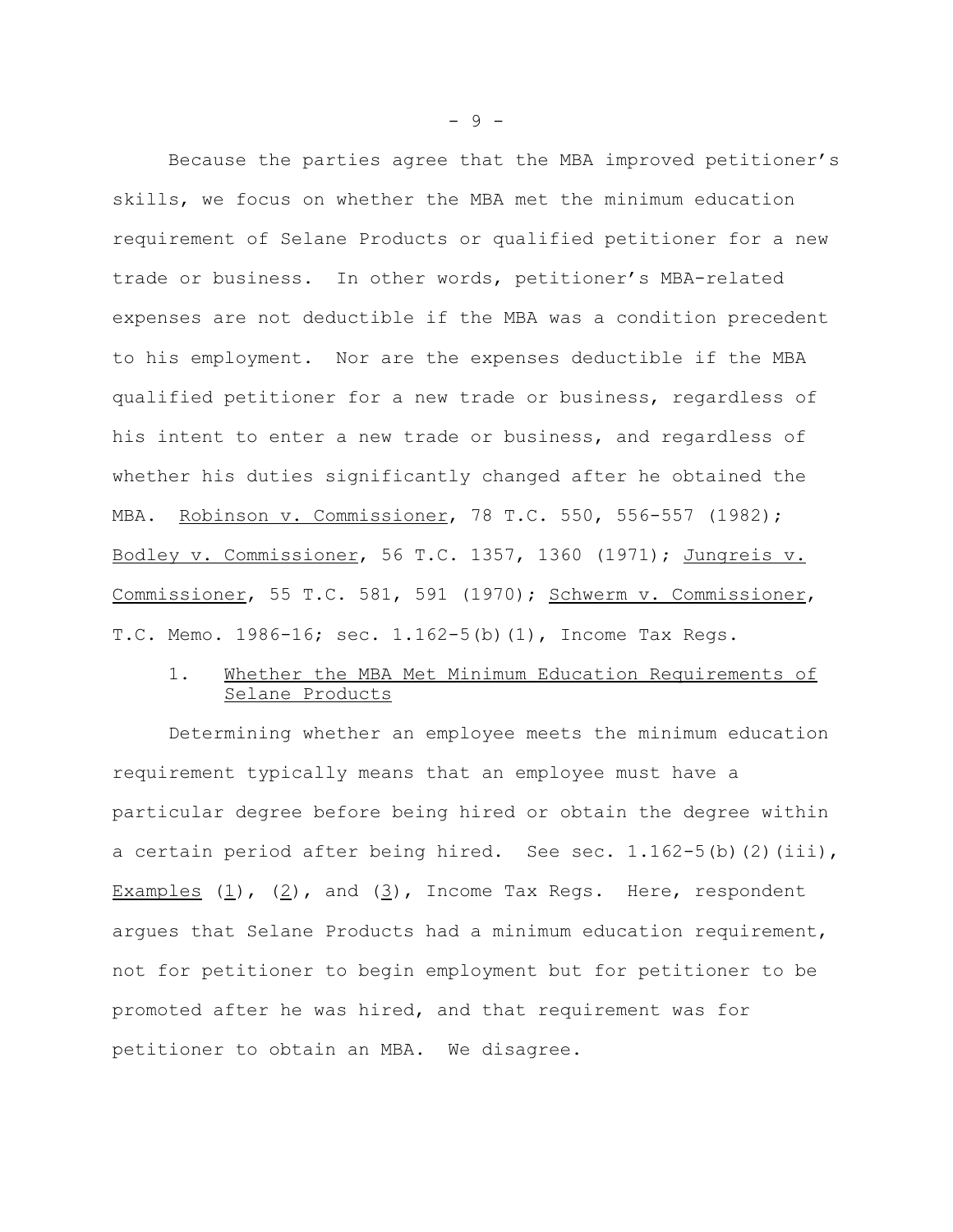We first note that the parties both stipulated on the record that Selane Products did not expressly require that petitioner obtain an MBA to continue employment with Selane Products.<sup>12</sup> We must determine, therefore, whether Selane Products conditioned promotions, rather than employment generally, on petitioner beginning the MBA program.

Petitioner's boss at Selane Products strongly encouraged him to obtain the MBA. Petitioner's boss also speculated that petitioner might advance faster within Selane Products with the MBA. The record does not support respondent's contention, however, that petitioner's promotions were contingent on his beginning the MBA program. Encouraging petitioner to obtain the MBA and speculating that he might advance faster with the MBA is not tantamount to a requirement that petitioner obtain the MBA. Moreover, we decline to find that a minimum education requirement existed merely because petitioner's promotions happened to coincide with his enrollment in the MBA program.

We find no evidence in the record that petitioner was required to begin the MBA program to receive the promotions at issue. Nor do we discern that a requirement existed on the facts

 $- 10 -$ 

 $12$ Inexplicably, while a letter in evidence emphatically states that "Daniel R. Allemeier, Jr. is in fact required to earn a graduate degree in order to maintain employment with Selane Products, Inc.," the parties stipulated: "An MBA did not meet an express requirement of Selane Products as a condition to petitioner's retention with Selane Products."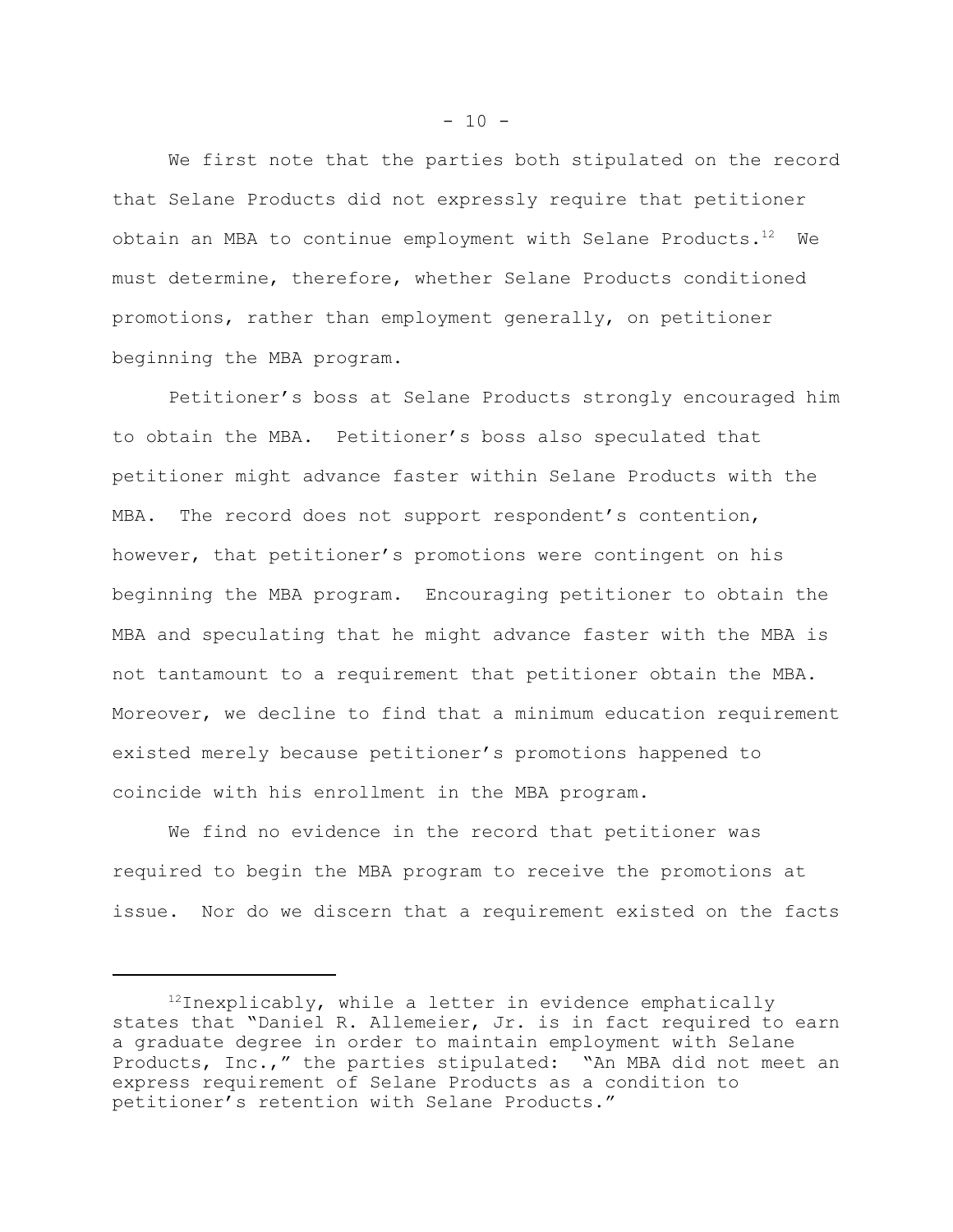and circumstances, particularly where petitioner was promoted before he completed the MBA program. We hold therefore that neither petitioner's enrollment in the MBA program nor his completion of the program met a minimum education requirement of Selane Products. The more difficult question, rather, is whether the MBA qualified petitioner for a new trade or business.

## 2. Whether the MBA Qualified Petitioner for a New Trade or Business

We must next determine whether petitioner's MBA qualified him to perform a trade or business that he was unqualified to perform before he earned the MBA. Whether an education qualifies a taxpayer for a new trade or business depends upon the tasks and activities he or she was qualified to perform before the education and those that he or she was qualified to perform afterwards. See Glenn v. Commissioner, 62 T.C. 270, 275 (1974); Weiszmann v. Commissioner, 52 T.C. 1106, 1110 (1969), affd. per curiam 443 F.2d 29 (9th Cir. 1971). The Court has repeatedly disallowed education expenses where the education qualifies the taxpayer to perform "significantly" different tasks and activities. Browne v. Commissioner, 73 T.C. 723, 726 (1980) (citing Diaz v. Commissioner, 70 T.C. 1067, 1074 (1978), affd. without published opinion 607 F.2d 995 (2d Cir. 1979)); Glenn v. Commissioner, supra. The relevant inquiry is whether the taxpayer is objectively qualified in a new trade or business. See Robinson v. Commissioner, 78 T.C. 550, 554-556 (1982); Glenn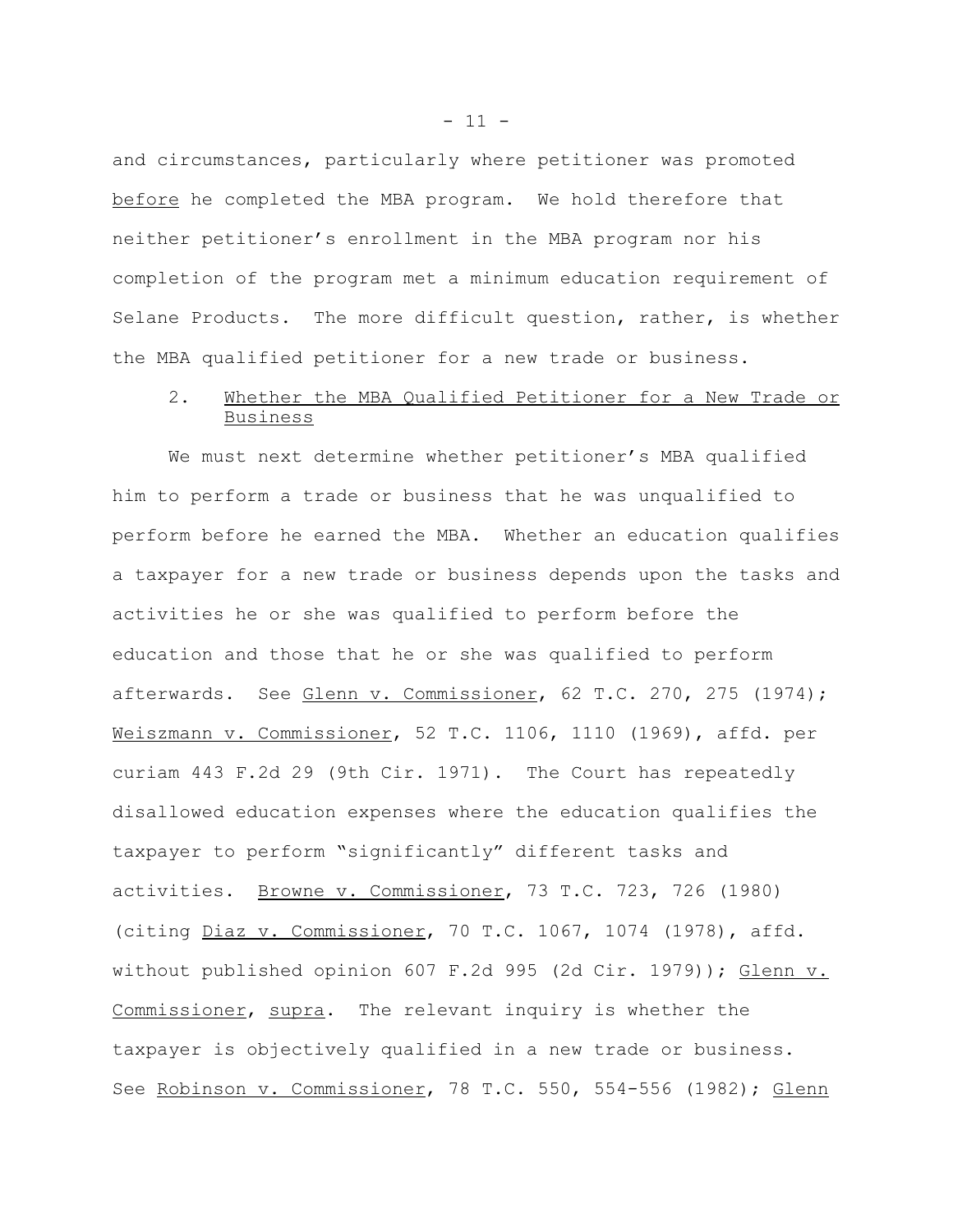v. Commissioner, supra; Weiler v. Commissioner, 54 T.C. 398, 401- 402 (1970); sec. 1.162-5, Income Tax Regs.

Respondent claims that petitioner's evolving duties and promotions after he enrolled in the MBA program demonstrate that petitioner was qualified for and indeed entered a new trade or business at Selane Products once he began the MBA program. Respondent argues that petitioner's trade or business before the MBA was principally sales related and involved only limited managerial and financial duties, but that once petitioner began the MBA program he advanced to numerous other jobs and was given advanced managerial, marketing, and financial duties, all of which were "significantly" different from the duties he performed before enrolling. In sum, respondent argues that the MBA qualified petitioner for the specific new trade or business of "advanced marketing and finance management."

Petitioner disagrees and argues that the MBA enhanced and maintained skills he already used in his job, but did not qualify him for a new trade or business or for any particular promotions. Petitioner argues that the MBA merely capitalized on his abilities that he had before beginning the program, giving him a better understanding of financials, costs analyses, marketing, and advertising. After careful consideration, we agree with petitioner.

- 12 -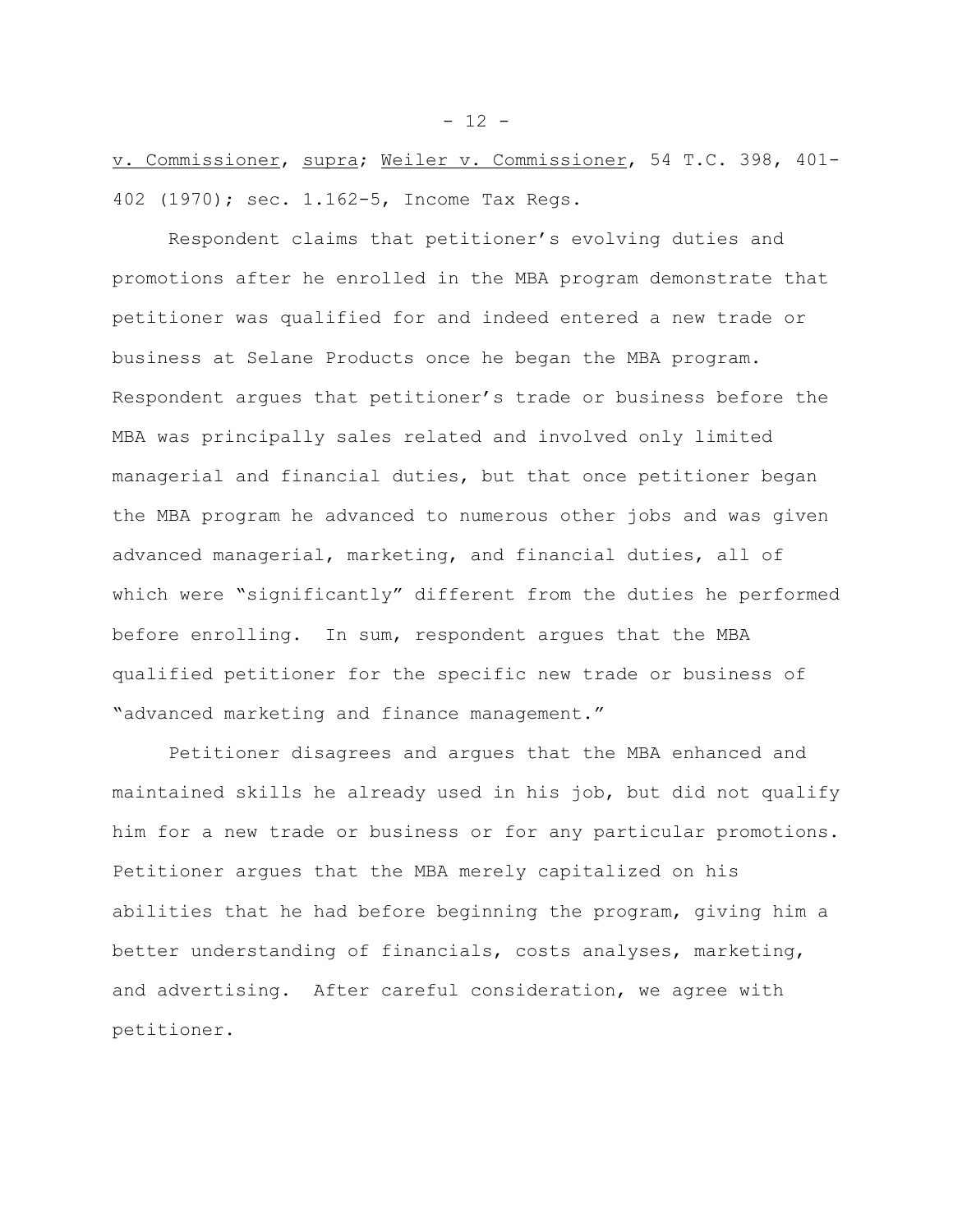Petitioner was hired by Selane Products for his experience in sports medicine, and he was hired, at first, to sell a sportsrelated product. Petitioner excelled in his duties and was rewarded with increased responsibility, including management, marketing, and finance-related tasks. The record establishes that he performed these myriad tasks before he enrolled in the MBA program. Once he enrolled, but before he finished the MBA program, he was promoted to new positions involving more complex tasks, but still involving the same marketing, finance, and management duties.

Simply acquiring new titles or abilities does not necessarily constitute the entry into a new trade or business. See Glenn v. Commissioner, supra. The "commonsense approach", rather, requires that a comparison be made between the types of activities that the taxpayer was qualified to perform before acquiring a particular title or degree with those that he or she was qualified to perform afterwards. Reisinger v. Commissioner, 71 T.C. 568, 574 (1979); Davis v. Commissioner, 65 T.C. 1014, 1019 (1976); Glenn v. Commissioner, supra; Weiszmann v. Commissioner, supra at 1109. If the activities are significantly different, then the educational expenses are disallowable. Glenn v. Commissioner, supra. This is an objective test. Diaz v. Commissioner, 70 T.C. 1067, 1073 (1978); Taubman v. Commissioner, 60 T.C. 814, 817 (1973); see sec. 1.162-5, Income Tax Regs.

 $- 13 -$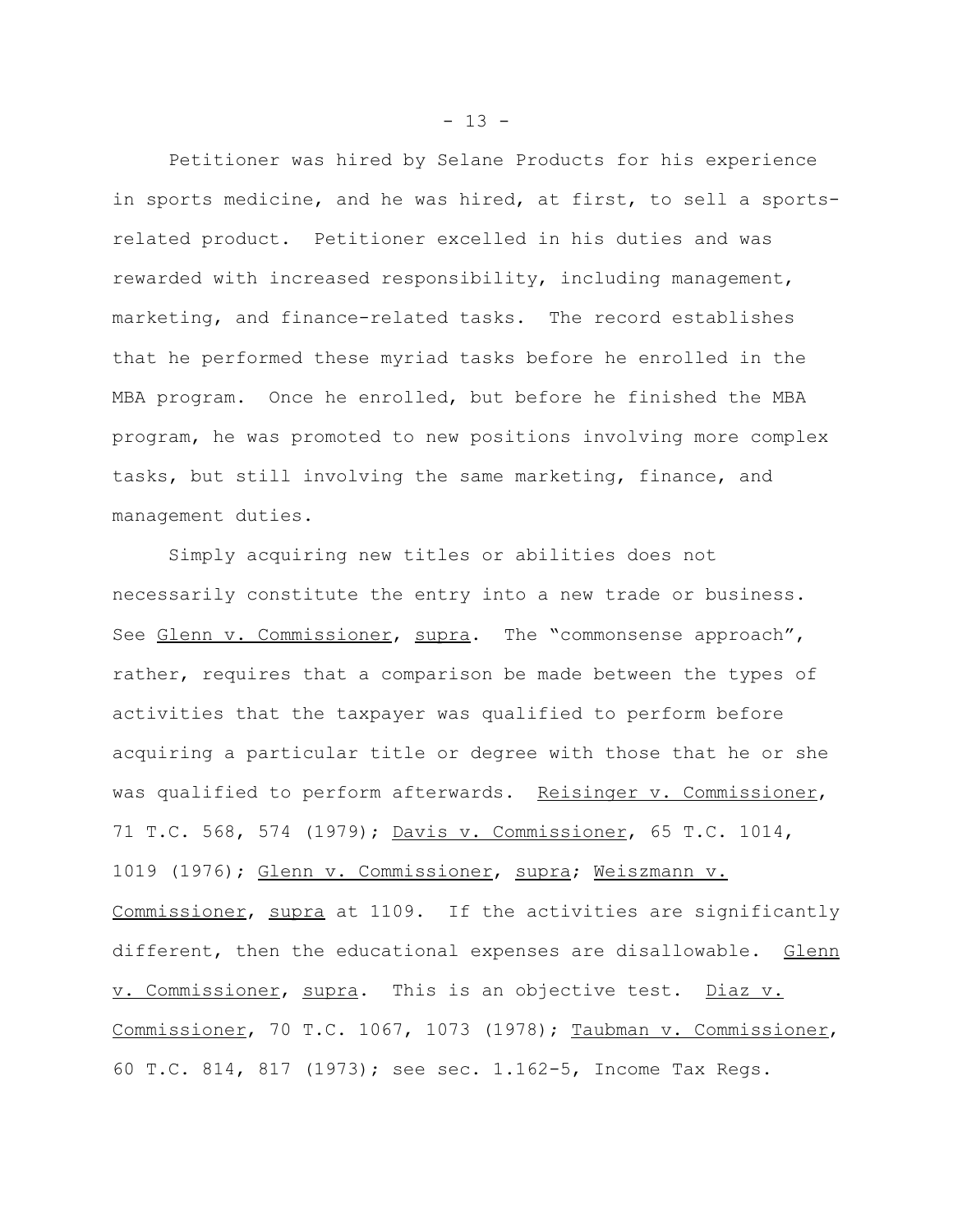Petitioner's business after enrolling in the MBA program did not significantly change. After completing the MBA program, petitioner established with testimony that his business involved the same general activities that he performed before enrolling in the program, activities involving sales, marketing, and management. While petitioner was awarded with new positions and titles after he enrolled in the program and while the MBA may have sped his advancement within Selane Products, the basic nature of his duties did not significantly change. The MBA rather improved preexisting skills that petitioner used before enrolling in the MBA program.

We also distinguish our facts from cases involving taxpayers embarking on a course of study that qualified them for a professional certification or license. Courts considering those factors have often found that the education expenses were not deductible, even where the taxpayer performed many of the same activities before the education. For instance, the Court denied taxpayers' deduction for law school expenses on four occasions because law was a field of study that led the taxpayers to qualify for the new trade or business of being an attorney. See Bodley v. Commissioner, 56 T.C. 1357 (1971); Weiler v. Commissioner, supra; Weiszmann v. Commissioner, supra at 1110- 1111; Galligan v. Commissioner, T.C. Memo. 2002-150, affd. 61

 $- 14 -$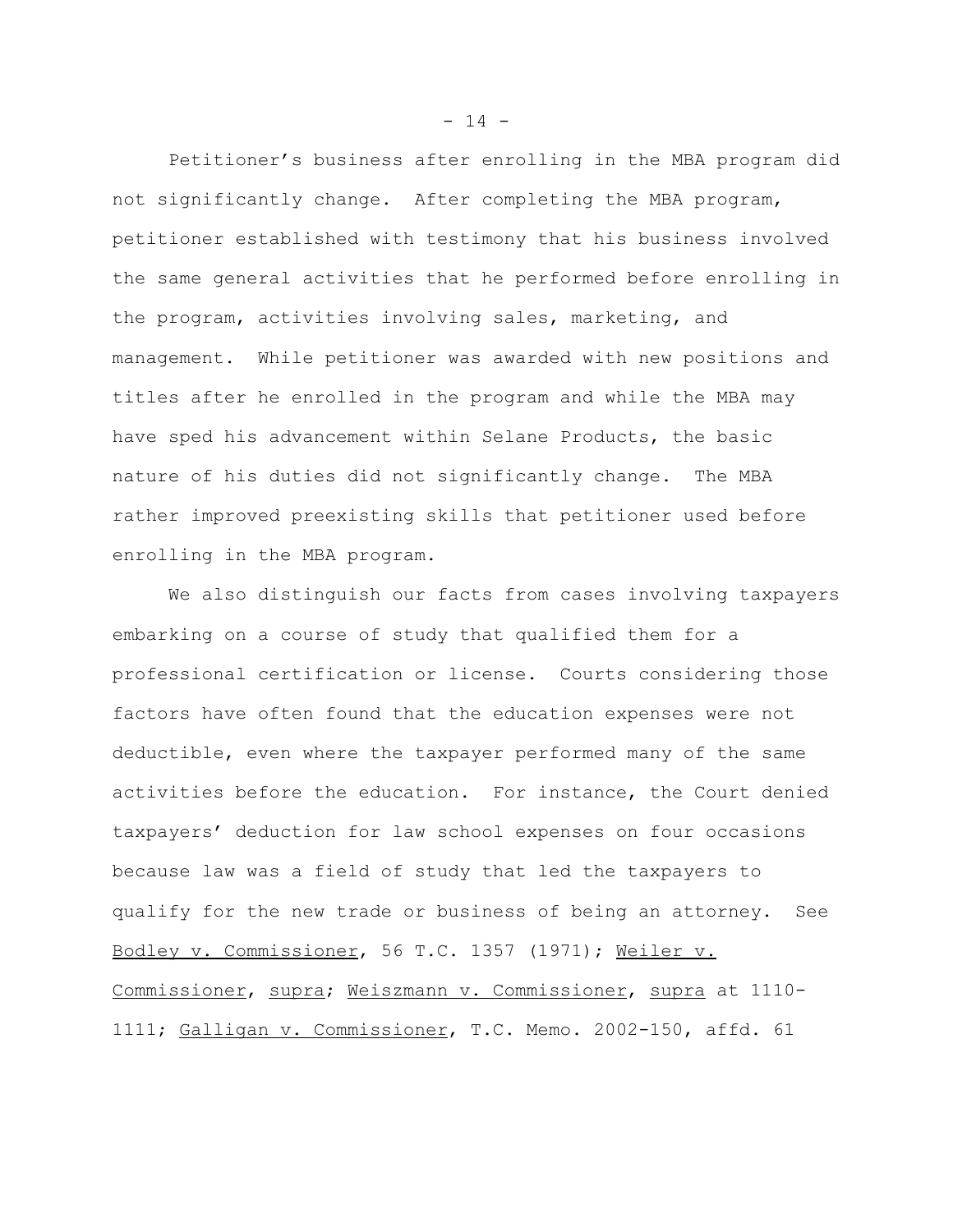Fed. Appx. 314 (8th Cir. 2003).<sup>13</sup> Petitioner's MBA was not a course of study leading him to qualify for a professional certification or license.

We find two cases particularly instructive. On one occasion, our Court considered whether an MBA degree qualified a taxpayer for a new trade or business. See Blair v. Commissioner, T.C. Memo. 1980-488. In that case, the taxpayer was employed as a personnel manager while taking courses toward an MBA. We found that the taxpayer was entitled to deduct tuition expenses because the courses improved the taxpayer's job skills and did not qualify the taxpayer for a new trade or business.<sup>14</sup> Id.

<sup>14</sup>We denied deductions for MBA expenses in two other cases on the basis that the taxpayer had not already been established in a trade or business. See Link v. Commissioner, 90 T.C. 460, 463-464 (1988), affd. 869 F.2d 1491 (6th Cir. 1989); Schneider v. Commissioner, T.C. Memo. 1983-753; cf. Sherman v. Commissioner, T.C. Memo. 1977-301. This is distinguishable from our case where petitioner had worked for Selane Products prior to and throughout the MBA program. In addition, our facts are distinguishable from a case in which we denied MBA expense deductions where the taxpayer's duties were technical before enrolling in the MBA program and managerial afterwards. See McIlvoy v. Commissioner, T.C. Memo. 1979-248; see also Hudgens v. Commissioner, T.C. Memo. 1997-33 (managing assets in a trust company differs significantly from researching tax issues and preparing tax returns for an (continued...)

<sup>&</sup>lt;sup>13</sup>Courts have found similarly where the course of study led taxpayers to qualify for professional certifications. For instance, the Court has found that a licensed public accountant is in a different trade or business from a certified public accountant. See Glenn v. Commissioner, 62 T.C. 270, 275 (1974). The Court has also found that a pharmacist intern is in a different trade or business from a registered pharmacist, even where they each perform many of the same tasks and activities. See Antzoulatos v. Commissioner, T.C. Memo. 1975-327.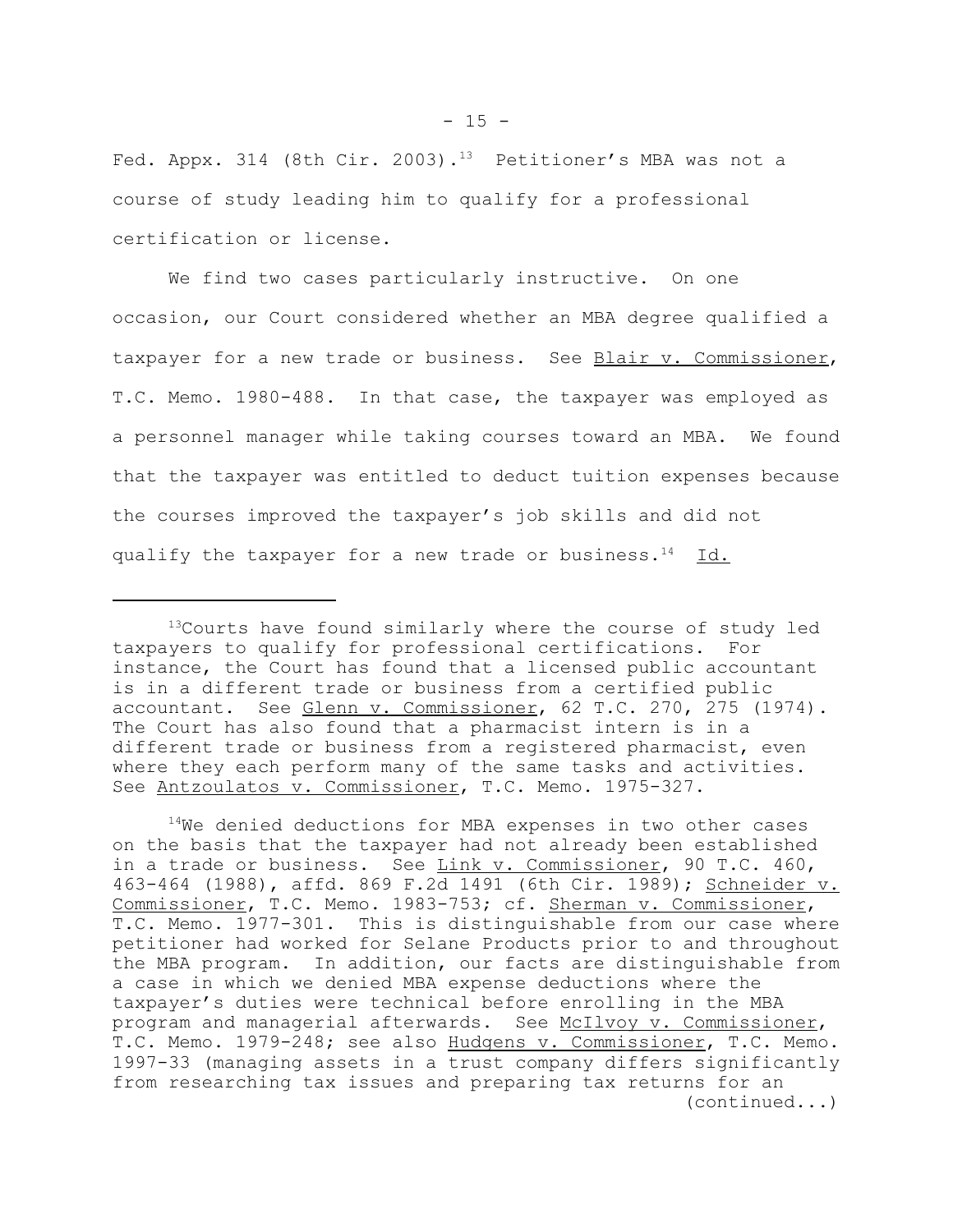Similarly, in another case before our Court, we held that a taxpayer was allowed to deduct the educational expenses associated with a master of science degree in administration where the studies provided the taxpayer with a broad general background in management and business administration, activities that were already components of the taxpayer's work activities. See Beatty v. Commissioner, T.C. Memo. 1980-196. As in Blair and Beatty, petitioner's MBA courses provided him with a general background to perform tasks and activities that he had performed previously at Selane Products.

We also decline to find as an objective matter that the MBA qualified petitioner in a "new" trade or business, where petitioner had substantial work experience directly related to his MBA coursework. See Robinson v. Commissioner, 78 T.C. 550, 554-556 (1982); Glenn v. Commissioner, supra at 275; Weiler v. Commissioner, 54 T.C. 398, 401-402 (1970); sec. 1.162-5, Income Tax Regs. The MBA qualified petitioner to perform the same general duties he performed before enrolling in the MBA program.

Accordingly, we find that petitioner's MBA did not meet a minimum education requirement of Selane Products. Nor do we find that the MBA qualified petitioner to perform a new trade or

- 16 -

 $14$  (...continued) accounting firm).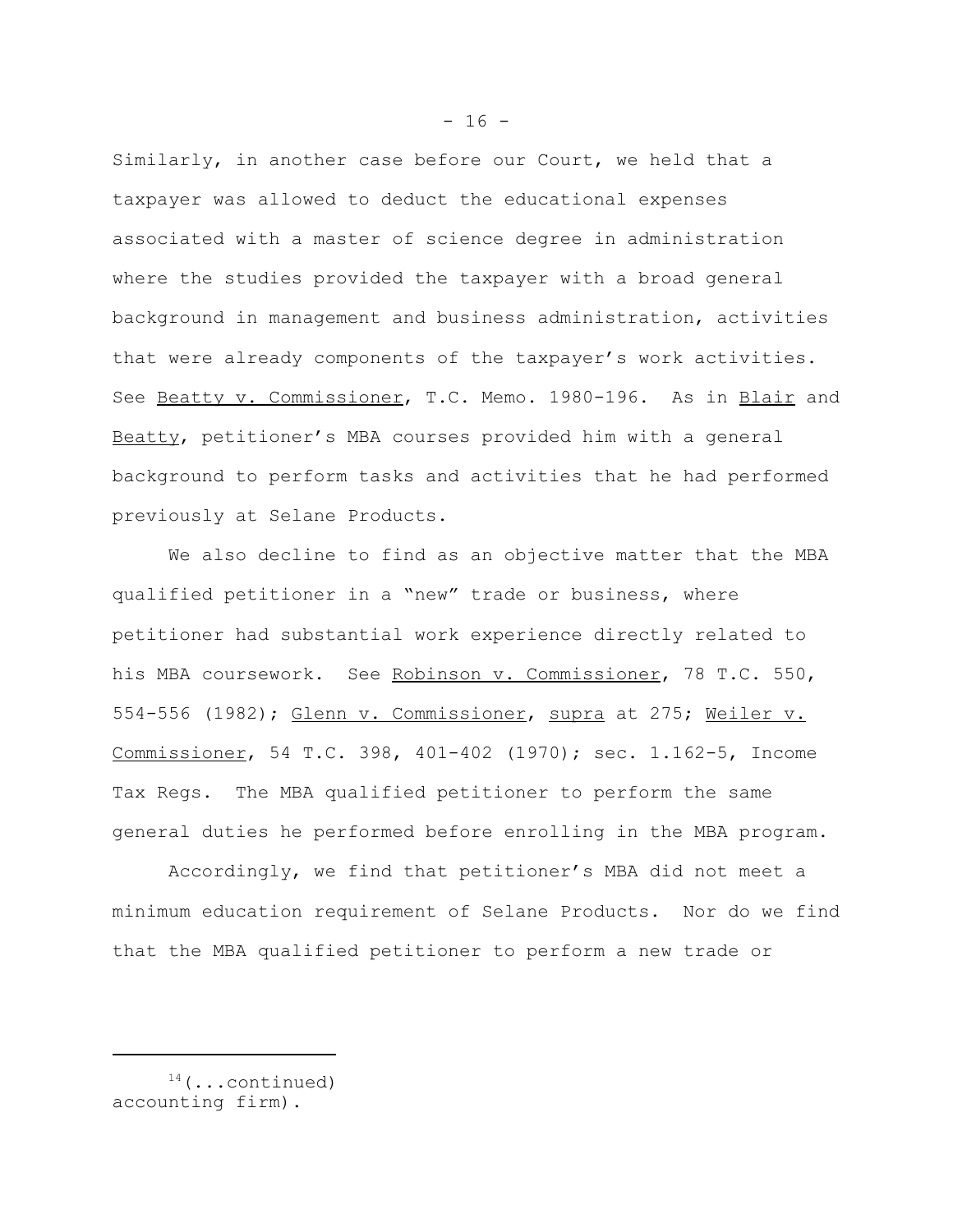business. Petitioner therefore may deduct the amount of MBA tuition expenses that he substantiated.<sup>15</sup>

## C. Whether Petitioner Adequately Substantiated Tax Preparation Fees and Unreimbursed Employee Business Expenses

We next address whether petitioner may deduct non-education expenses and tax preparation fees. Taxpayers do not have an inherent right to take deductions. Deductions are a matter of legislative grace, and taxpayers must establish their right to take them. Deputy v. du Pont, 308 U.S. 488, 493 (1940); New Colonial Ice Co. v. Helvering, 292 U.S. 435, 440 (1934). Taxpayers must substantiate any deductions and bear the burden of substantiation. Hradesky v. Commissioner, 65 T.C. 87, 89-90 (1975), affd. per curiam 540 F.2d 821 (5th Cir. 1976).

In addition to the substantiation requirements for ordinary and necessary business expenses, taxpayers are subject to more stringent substantiation requirements for certain expenses. See secs. 162(a), 274(d). For instance, taxpayers must strictly substantiate the nature and amount of the meal, travel, and vehicle expenses. See sec. 274(d). For these expenses, a taxpayer must maintain adequate records or produce sufficient evidence to corroborate his or her statements to substantiate the

 $150$ ur finding pertains only to \$15,745 in tuition-related expenses and not \$231 in parking fees petitioner associates with his education, which he failed to substantiate. Petitioner originally deducted \$17,500 in tuition expenses, which respondent later reduced to \$15,745, without objection.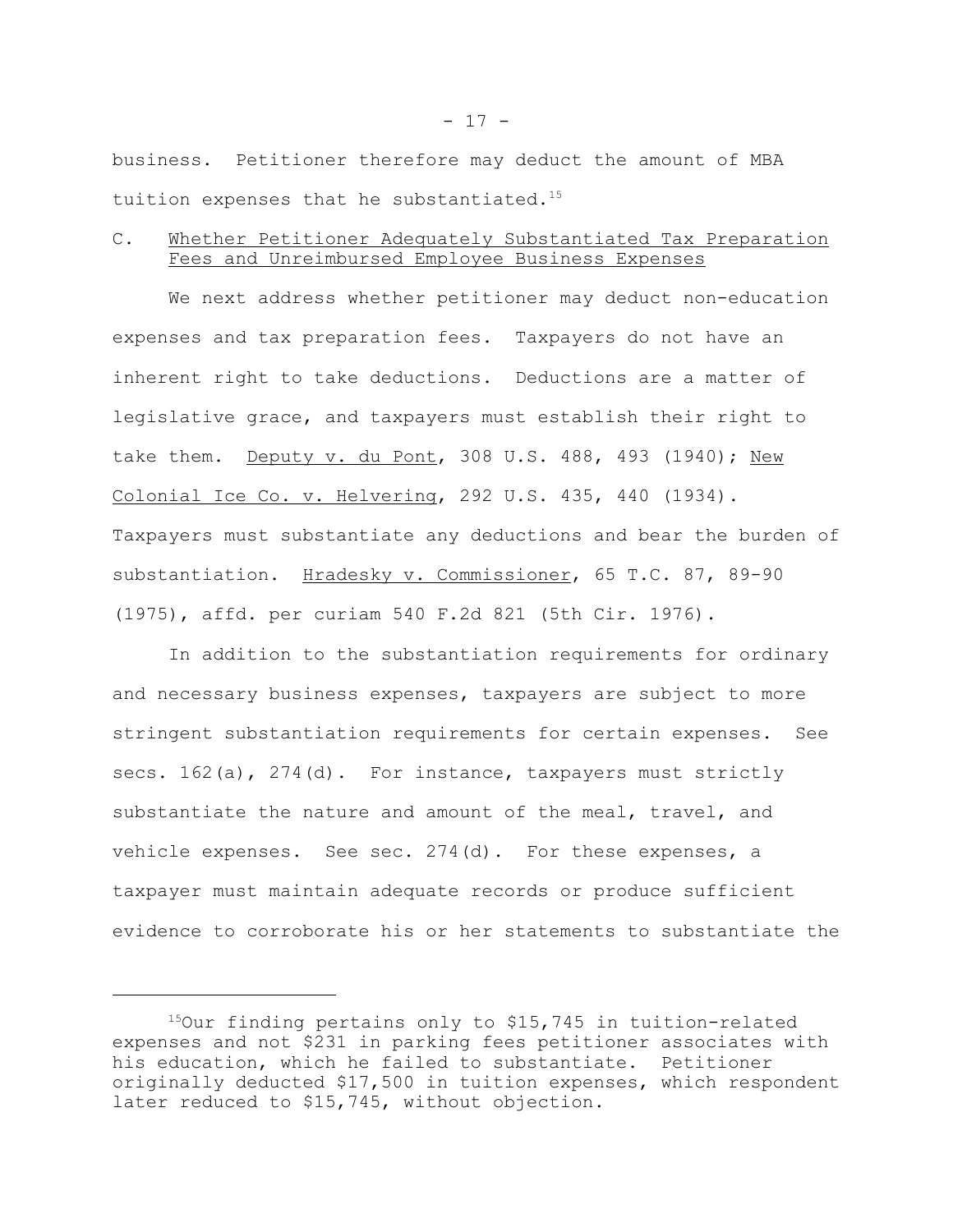amount, time and place, and business purpose of the expense, as well as the business relationship to the taxpayer of the persons involved in the claimed expenses. Id. (flush language). Adequate records require the taxpayer to maintain a diary, a log, or a similar record, and documentary evidence that, in combination, are sufficient to establish each element of each expenditure or use. Sec.  $1.274-5T(c)(2)(i)$ , Temporary Income Tax Regs., 50 Fed. Reg. 46017 (Nov. 6, 1985). A record must generally be written contemporaneously with the expenditure. Sec.  $1.274-5T(c)(2)(ii)(A)$ , Temporary Income Tax Regs., supra. Against this background, we now analyze whether petitioner satisfied substantiation requirements for his claimed deductions.

Overall, petitioner claimed \$17,500 in business expenses of which he conceded \$833. Of the remaining \$16,667, \$15,745 was attributable to the tuition expenses that petitioner substantiated, for which we granted a deduction. The remaining amounts are \$922 in miscellaneous business expenses, \$40 in tax preparation fees, \$104 in vehicle expenses, \$1,091 in travel expenses, and \$113 in meal expenses.

Petitioner contends that he lost records supporting expense deductions for the tax preparation fees and miscellaneous business expenses. He has failed to reconstruct adequately those records or otherwise corroborate those items. These expenses are

- 18 -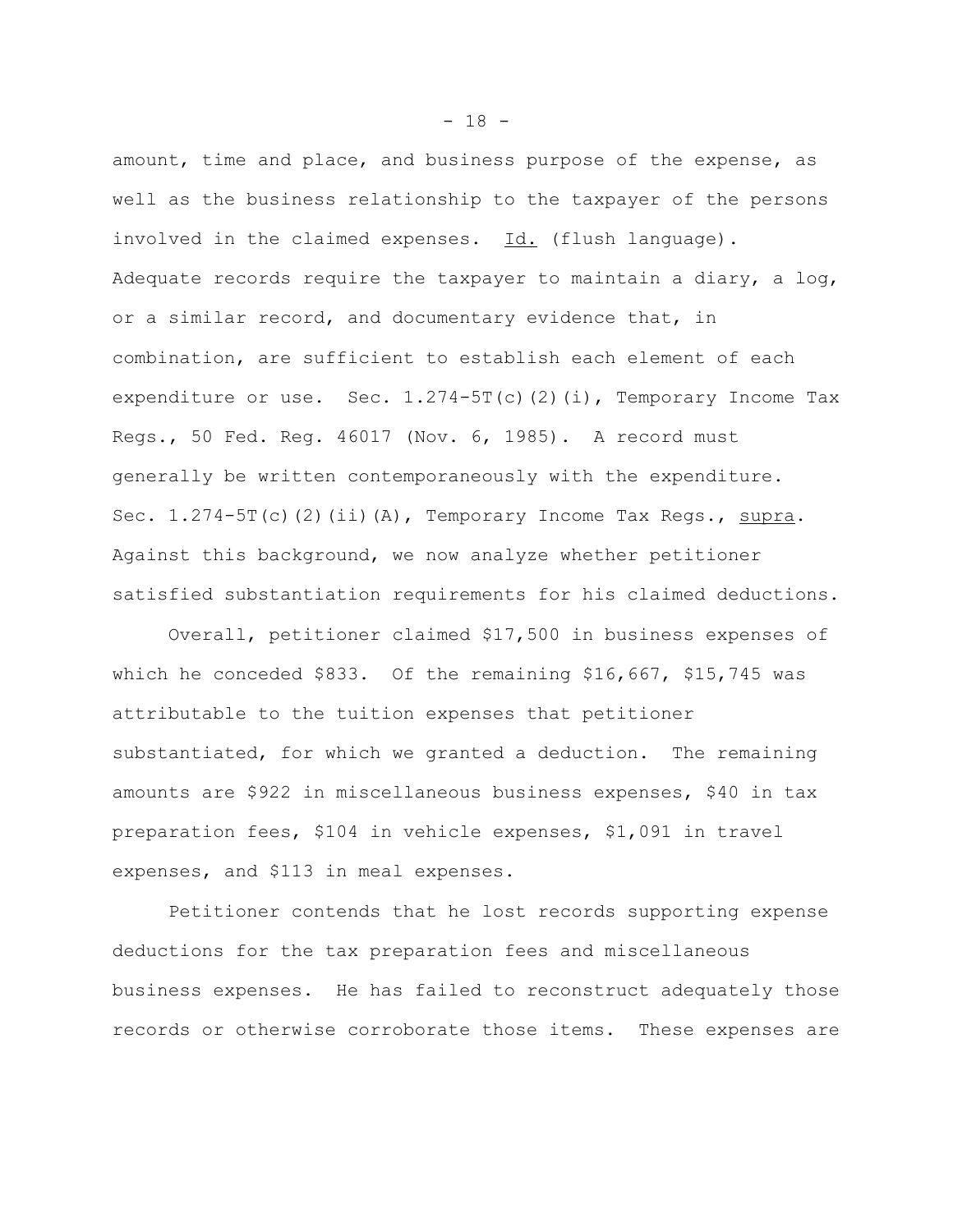therefore unsubstantiated and disallowed.<sup>16</sup> See secs. 162(a), 212(1); Hradesky v. Commissioner, supra at 89-90.

As for the meal, travel, and vehicle expenses that require strict substantiation, respondent contends that petitioner failed to substantiate strictly \$1,091 in travel expenses and \$113 in meal expenses. Respondent argues that while petitioner documented his payment of some of the amounts charged, he substantiated neither the "business purpose" of the expenses nor the "business relationship" to him of any persons entertained. We agree that petitioner has not strictly substantiated these expenses.

Petitioner frequently traveled on business and incurred meal and travel expenses, which his employer did not reimburse. $17$  Yet petitioner substantiated only the time and amount of certain of these expenses, and of those amounts he did not adequately establish the business relationship between the expenses and his business for Selane Products. See sec. 274(d) (flush language).

Petitioner substantiated certain expenses with credit card receipts and a personal calendar. While some of those expenses coincided with business functions, petitioner did not explain the

<sup>&</sup>lt;sup>16</sup>Petitioner gave us no basis to apply the Cohan rule to estimate his expenses. See Cohan v. Commissioner, 39 F.2d 540, 543-544 (2d Cir. 1930).

<sup>&</sup>lt;sup>17</sup>Petitioner incurred the vehicle expenses for travel between two Selane Products buildings.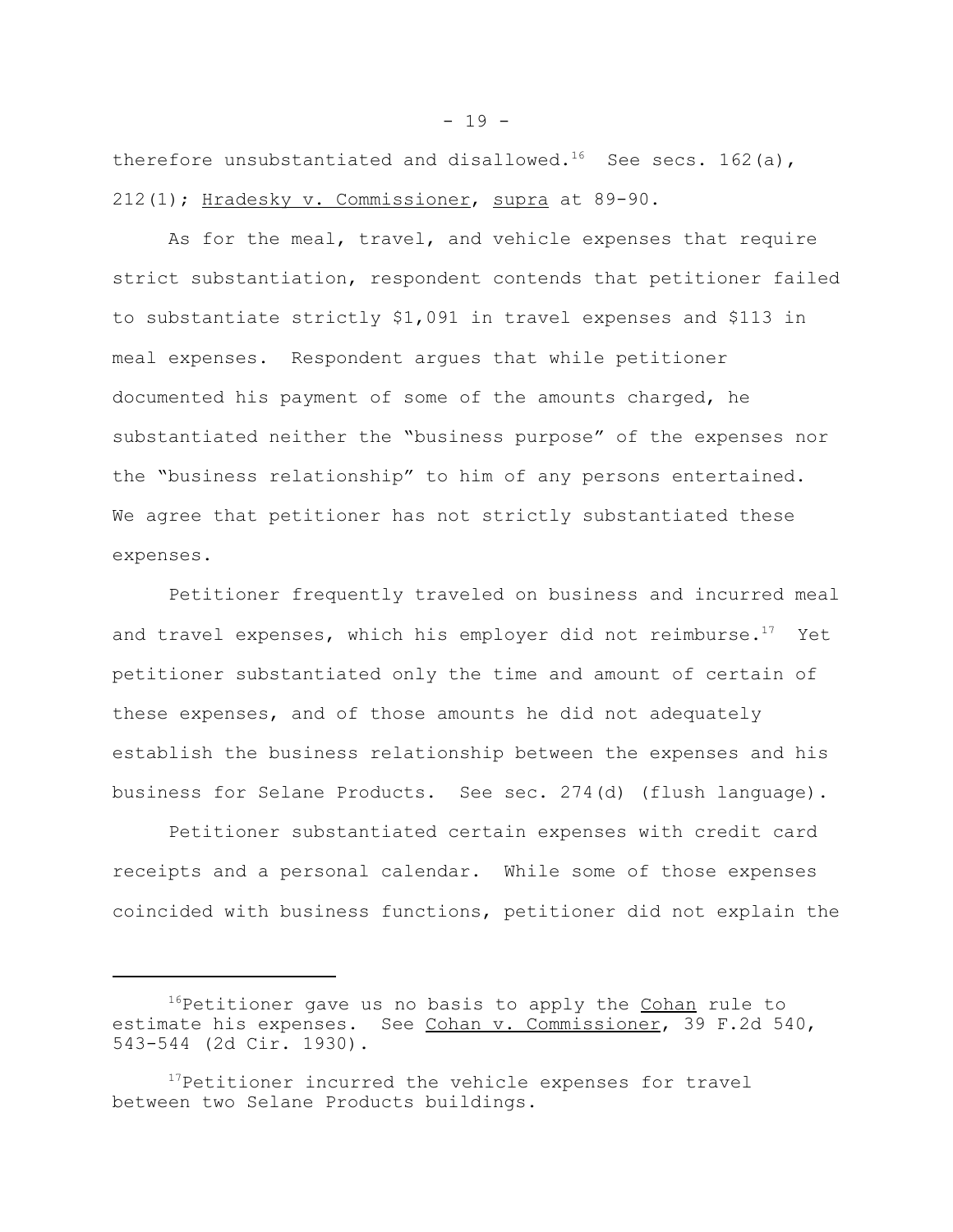business relationship between the charges and the trade or business of Selane Products.18 For example, petitioner's credit card statement listed a charge for "Tavern on the Green" on November 29, which coincided with a calendar notation for "greater New York Dental Meeting." We do not know with whom petitioner dined, whether the dinner had a business purpose, or the nature of the relationship, if any, between the person entertained and petitioner's work for Selane Products. Petitioner's credit card statement also listed a charge for "Monterey Plaza Hotel" on October 29, which coincided with a calendar notation for "Monterey Meeting." We are left to speculate as to the nature and business purpose of the Monterey Plaza charge.

For these charges, petitioner was subject to stricter substantiation requirements than for his general business expenses. We find that petitioner has failed to satisfy those requirements. Accordingly, we sustain respondent's determinations regarding petitioner's unreimbursed business expenses.

 $18C$ redit card receipts reflect that petitioner paid \$671.87, \$231.40, and \$100.50 for a hotel, rental car, and airline fare, which coincided with a business convention. Petitioner similarly substantiated that he paid \$130.33 and \$116.66 in restaurant charges during another business convention.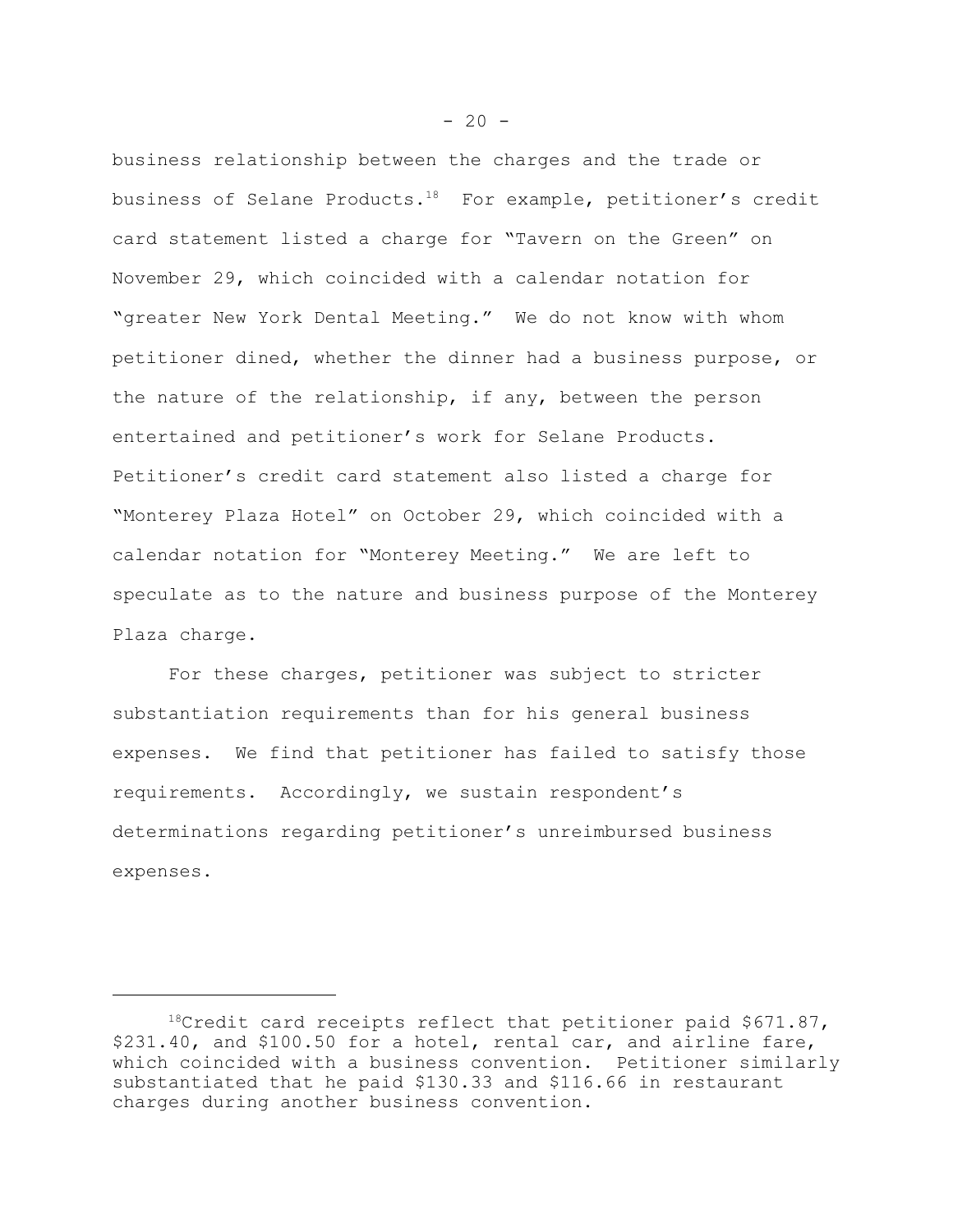## D. Whether Petitioner Is Liable for Accuracy-Related Penalties Under Section 6662(a)

Respondent determined that petitioner is liable for an accuracy-related penalty under section 6662(a) with respect to the underpayment attributable to petitioner's claimed business expenses. We disagree.

Respondent has the burden of production under section 7491(c) and must come forward with sufficient evidence that it is appropriate to impose the penalty. See sec. 7491(c); Higbee  $v$ . Commissioner, 116 T.C. 438, 446-447 (2001). The accuracy-related penalty under section 6662(a) does not apply to any portion of an underpayment, however, if it is shown that there was reasonable cause for, and that the taxpayer acted in good faith with respect to, that portion. Sec.  $6664(c)(1)$ ; sec. 1.6664-4(b), Income Tax Regs. The determination of whether the taxpayer acted with reasonable cause and in good faith depends on the pertinent facts and circumstances, including the taxpayer's efforts to assess his or her proper tax liability and the knowledge and experience of the taxpayer. Sec.  $1.6664-4$  (b)  $(1)$ , Income Tax Regs.

We do not find petitioner liable for a penalty on the underpayment attributable to the business expenses. Petitioner prevailed on the tuition expenses he substantiated. As for the remaining expenses, petitioner established at trial that he incurred substantial business expenses for which he was not reimbursed. Were it not for a loss of records in moves